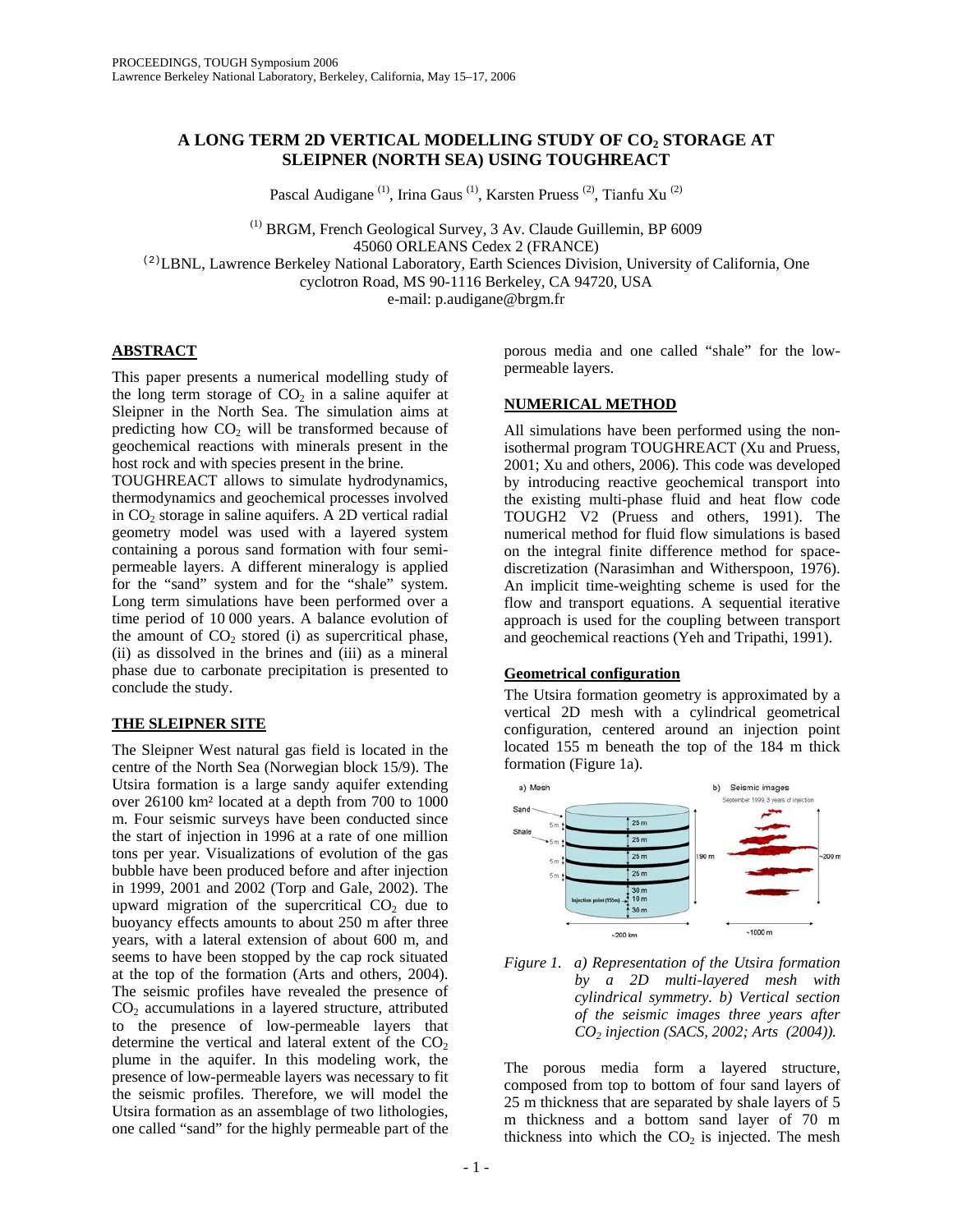contains 22 layers in the vertical and 52 cells in the radial direction. The first cell has a radius of 10 m, and is followed by four sets of 20, 15, 10 and 5 cells with radial increments increasing in logarithmic progression out to 1, 3, 10 and 100 km from the injection point, respectively. Beyond 100 km, a last cell with an infinite volume is added with the corresponding hydrostatic pressure so that the model system would be infinite acting.

### **Initial and Boundary conditions**

The hydrologic parameters used in the simulations are presented in [Table 1.](#page-1-0) Sand and shale formations are homogeneous. Relative permeability models are fitted from core measurements (SACS2, 2002). Injection of carbon dioxide is simulated at 30 kg/sec for 25 years. The initial pressure is 90 bars at the top of the formation, which corresponds to a depth of about 900 m. Hydrostatic pressure is imposed in the outermost column of the mesh. A low salinity value of 32 g/l is assumed for the formation water both in the sand and the shale.

### <span id="page-1-0"></span>*Table 1. Hydrogeological parameters for the 2D model of CO2 injection at Sleipner with TOUGHREACT*

|                                                                                        | Sand                                             | Shale                           |
|----------------------------------------------------------------------------------------|--------------------------------------------------|---------------------------------|
| Permeability                                                                           | $3.0 10^{-12}$ m <sup>2</sup>                    | $10^{-14}$ m <sup>2</sup>       |
| Porosity                                                                               | 0.42                                             | 0.1025                          |
| Temperature                                                                            | $37^{\circ}$ C                                   | $37^{\circ}$ C                  |
| Pore compressibility                                                                   | $4.510^{10}$ Pa <sup>-1</sup>                    | $4.5\ 10^{-10} \text{ Pa}^{-1}$ |
| Relative permeability model:                                                           |                                                  |                                 |
| . Liquid (Van Genuchten)                                                               |                                                  |                                 |
| $k_{n} = \sqrt{S}^{*}\left\{1-\left(1-\left[S^{*}\right]^{1/m}\right)^{m}\right\}^{2}$ | $S^* = \frac{S_l - S_{lr}}{1 - S_{lr}}$          |                                 |
| Residual liquid saturation                                                             | $S_{\mu} = 0.05$                                 | $S_{.} = 0.05$                  |
| Exponent                                                                               | $m = 0.75$                                       | $m = 0.75$                      |
| . Gas (Corey)                                                                          |                                                  |                                 |
| $k_{r} = (1 - \xi)^2 (1 - \xi^2)$                                                      | $\xi = \frac{S_l - S_{lr}}{1 - S_{lr} - S_{cr}}$ |                                 |
| Residual gas saturation                                                                | $S_{\nu} = 0.20$                                 | $S_{_{\rm cr}} = 0.20$          |
| Capillary pressure<br>(Van Genuchten)                                                  |                                                  |                                 |
| $P_{_{cap}} = -P_{_{0}} \left( \left[ S^* \right]^{-1/m} - 1 \right)^{1-m}$            | $S^* = \frac{S_i - S_{i}^*}{1 - S_{i}^*}$        |                                 |
| Residual liquid saturation                                                             | $S_{\mu} = 0.05$                                 | $S_{\mu} = 0.05$                |
| Exponent                                                                               | $m = 0.65$                                       | $m = 0.65$                      |
| Coefficient                                                                            | $P_{0} = 1.43kPa$                                | $P_{0} = 1.43kPa$               |

### **Dissolution of CO<sub>2</sub>**

During dissolution of  $CO<sub>2</sub>$  in the brine, gaseous and aqueous  $CO<sub>2</sub>$  are assumed to be in equilibrium, hence:

 $CO_{2(se)} \leftrightarrow CO_{2(aq)}$  (1)

where subscripts "sc" and "aq" denote supercritical and aqueous  $CO<sub>2</sub>$ , respectively. In the TOUGHREACT code, solubility of  $CO<sub>2</sub>$  in brine is represented by an extended version of Henry's law allowing for salinity effects ("salting out") as well as for fugacity corrections to  $CO<sub>2</sub>$  partial pressure (Pruess and García, 2002):

$$
K\Gamma P = \gamma C \tag{2}
$$

where  $K$  is the equilibrium constant depending on the temperature *T*, *P* is the partial pressure (bar),  $\gamma$  is the aqueous  $CO<sub>2</sub>$  activity coefficient,  $C$  is the aqueous concentration (mol/kg H<sub>2</sub>O) and  $\Gamma$  is a fugacity parameter depending on pressure and temperature according to Spycher and Reed (1988).

# **MINERAL COMPOSITION OF THE UTSIRA FORMATION**

The mineralogical composition of the Utsira Formation between 1085 and 1086 m depth has been used as a reference ([Table 2\)](#page-2-0). It consists mainly of quartz, k-feldspar, plagioclase, mica and calcite. Minor constituents are chlorite, zeolite, Ti-oxides, ilmenite and pyrite. Chlorite (an iron-rich variant) is used as representative of the chlorite group. Plagioclase is modeled as pure albite. The phase described as mica is considered as muscovite. Chalcedony is selected instead of quartz. The trace minerals apatite, ilmenite, pyrite, and Ti-oxides are not included in the model. Chalcedony, kaolinite as well as carbonate minerals such as calcite, siderite and disordered dolomite are commonly observed to precipitate under diagenetic circumstances and therefore are included as secondary minerals (Bjørlykke and others, 1992). Since dawsonite is also supersaturated when combining high  $CO<sub>2</sub>$ concentrations with the cap rock mineralogy it was decided to include it in the secondary mineral assemblage.

As there are no data for the "shale" part of the Utsira formation we will assume in this study that shale mineralogy is equivalent to the cap rock mineralogy as described by Gaus and others (2005). This mineralogical composition was based on the study of drill cuttings taken at the base of the cap rock revealing presence of quartz, undifferentiated mica, kaolinite, k-feldspar, calcite, smectite, albite, chlorite, siderite and pyrite (Bøe and Zweigel, 2001, Kemp and others, 2002). In the present study, mica is represented by muscovite and quartz by chalcedony.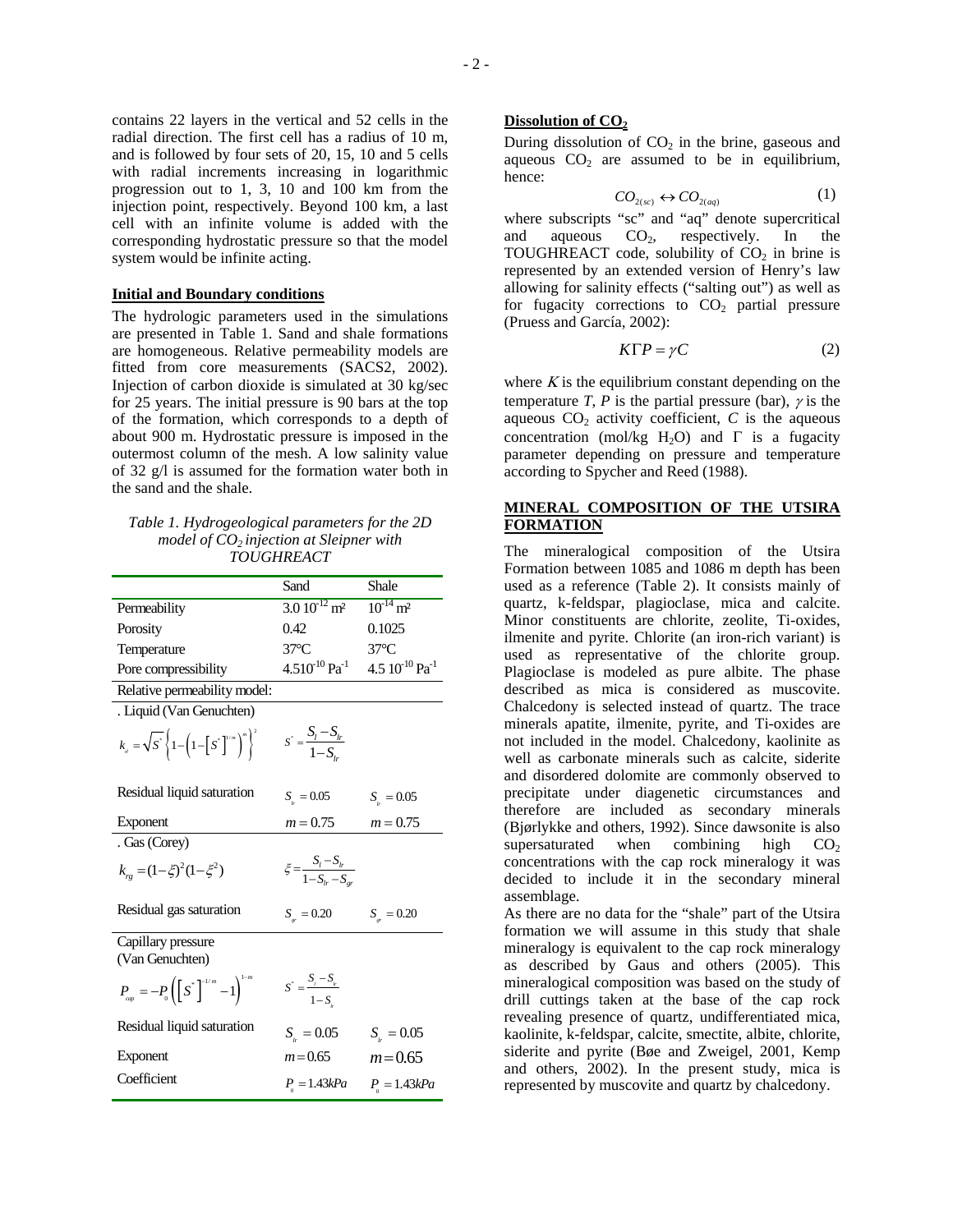<span id="page-2-0"></span>*Table 2. Mineralogical composition of the Utsira Sand derived from Pearce and others (1999) and its conceptualization in the geochemical model* 

| Nordland shale    | Volume   | Minerals          | Volume   |
|-------------------|----------|-------------------|----------|
| composition       | fraction | introduced in the | fraction |
| (after Pearce and |          | model             |          |
| others, 1999)     |          |                   |          |
| Plagioclase       | 0.0301   | Albite~low        | 0.030    |
| Calcite           | 0.0674   | Calcite           | 0.067    |
| Quartz            | 0.7633   | <b>Chalcedony</b> | 0.769    |
| Chlorite          | 0.0133   | <b>Chlorite</b>   | 0.013    |
| Mica/Illite       | 0.0522   | <b>Muscovite</b>  | 0.052    |
| K-feldspar        | 0.0693   | K-feldspar        | 0.069    |
|                   |          |                   |          |
| Pyrite            | 0.0005   | Not used          |          |
| <b>Ilmenite</b>   | 0.0012   | Not used          |          |
| Apatite           | 0.0002   | Not used          |          |
| Zeolite           | 0.0022   | Not used          |          |
| Ti Oxides         | 0.0003   | Not used          |          |
| Nordland shale    | Volume   | Minerals          | Volume   |
| composition       | fraction | introduced in the | fraction |
| (after Pearce and |          | model             |          |
| others, 1999)     |          |                   |          |
| Siderite          |          | Siderite          | 0.000    |
| Kaolinite         |          | Kaolinite         | 0.000    |
| Dolomite-dis      |          | Dolomite-dis      | 0.000    |
| Magnesite         |          | Magnesite         | 0.000    |
| Dawsonite         |          | Dawsonite         | 0.000    |

*Table 3. Mineralogical composition of the Nordland Shale derived from Bøe and Zweigel (2001) and the amounts introduced in the model*

| Nordland shale<br>composition<br>(after Bøe and<br>Zweigel, 2001) | Volume<br>percent | Minerals<br>introduced in the<br>model | Volume<br>percent |
|-------------------------------------------------------------------|-------------------|----------------------------------------|-------------------|
| Plagioclase                                                       | 0.132             | Albite~low                             | 0.132             |
| Calcite                                                           | 0.010             | Calcite                                | 0.010             |
| Ouartz                                                            | 0.228             | <b>Chalcedony</b>                      | 0.334             |
| Chlorite                                                          | 0.044             | <b>Chlorite</b>                        | 0.044             |
| Mica/Illite                                                       | 0.251             | <b>Muscovite</b>                       | 0.251             |
| Kaolinite                                                         | 0.195             | <b>Kaolinite</b>                       | 0.195             |
| K-feldspar                                                        | 0.023             | K-feldspar                             | 0.023             |
| Siderite                                                          | 0.011             | Siderite                               | 0.011             |
| Smectite                                                          | 0.09              | Not used                               |                   |
| Pyrite                                                            | 0.016             | Not used                               |                   |
| Dolomite-dis                                                      |                   | Dolomite-dis                           | 0.000             |
| Magnesite                                                         |                   | Magnesite                              | 0.000             |
| Dawsonite                                                         |                   | Dawsonite                              | 0.000             |

## **Formation water**

The composition selected for our model is similar to the Synthetic Utsira Porewater (SUP) that was used for laboratory experiments performed with Utsira sands (Czernichowski-Lauriol and others, 1996,

2002; Rochelle and Moore, 2002). This composition is taken as a starting point and is subsequently equilibrated, by means of geochemical modeling, with muscovite, albite, chalcedony, k-feldspar and chlorite, resulting in aqueous concentrations as given in [Table 4.](#page-2-1)

<span id="page-2-1"></span>*Table 4. Initial composition of the formation water in the cap rock* 

| Parameter                 |      |                | Value Elements Concentration (M) |
|---------------------------|------|----------------|----------------------------------|
| Temperature $(^{\circ}C)$ | -37  | Al             | $0.454210^{-15}$                 |
| pH                        | 7.67 | C              | $0.1973\ 10^{-01}$               |
|                           |      | Ca             | $0.3701~10^{-03}$                |
|                           |      | C <sub>1</sub> | $0.5375\ 10^{+00}$               |
|                           |      | Fe             | $0.4096~10^{-14}$                |
|                           |      | K              | $0.1553\ 10^{-02}$               |
|                           |      | Mg             | $0.257610^{-05}$                 |
|                           |      | Na             | $0.5439\ 10^{+00}$               |
|                           |      | S              | $0.1024~10^{-14}$                |
|                           |      | Si             | $0.1811~10^{-03}$                |

#### **Kinetics of mineral precipitation and dissolution**

A general kinetic rate law for mineral dissolution and precipitation is used (Lasaga, 1984):

$$
r_m = k(T)_m A_m \left[ 1 - \left( \frac{Q_m}{K_m} \right) \right]
$$
 (3)

where  $m$  is the mineral index,  $r_m$  is the dissolution/precipitation rate (positive values indicates dissolution),  $A_m$  is the specific reactive surface area per kg of water,  $k(T)_m$  is the temperaturedependent rate constant,  $K_m$  is the equilibrium constant for the mineral water reaction written for the destruction of one mole of mineral, and *Qm* is the corresponding ion activity product. For all minerals the same rate law is used for precipitation and dissolution. The temperature dependence of the reaction rate constant is expressed via an Arrhenius equation:

$$
k = k_{25} \left[ \frac{-E_a}{R} \left( \frac{1}{T} - \frac{1}{298.15} \right) \right]
$$
 (4)

where  $E_a$  is the activation energy,  $k_{25}$  is the rate constant at 25  $\degree$ C, *R* is the gas constant, and *T* is absolute temperature.

Table 5 provides the parameters and the references for the kinetics of dissolution and precipitation of all minerals used in the simulations. Specific reactive surface area remains difficult to characterize. The values used in this study correspond to those used by Xu and others (2005) and were originally taken from Sonnenthal and Spycher (2001). These values are calculated assuming a rock framework composed of a cubic array of truncated spheres. Surface areas were increased for clay minerals kaolinite and illite to account for edges in these sheet silicate minerals.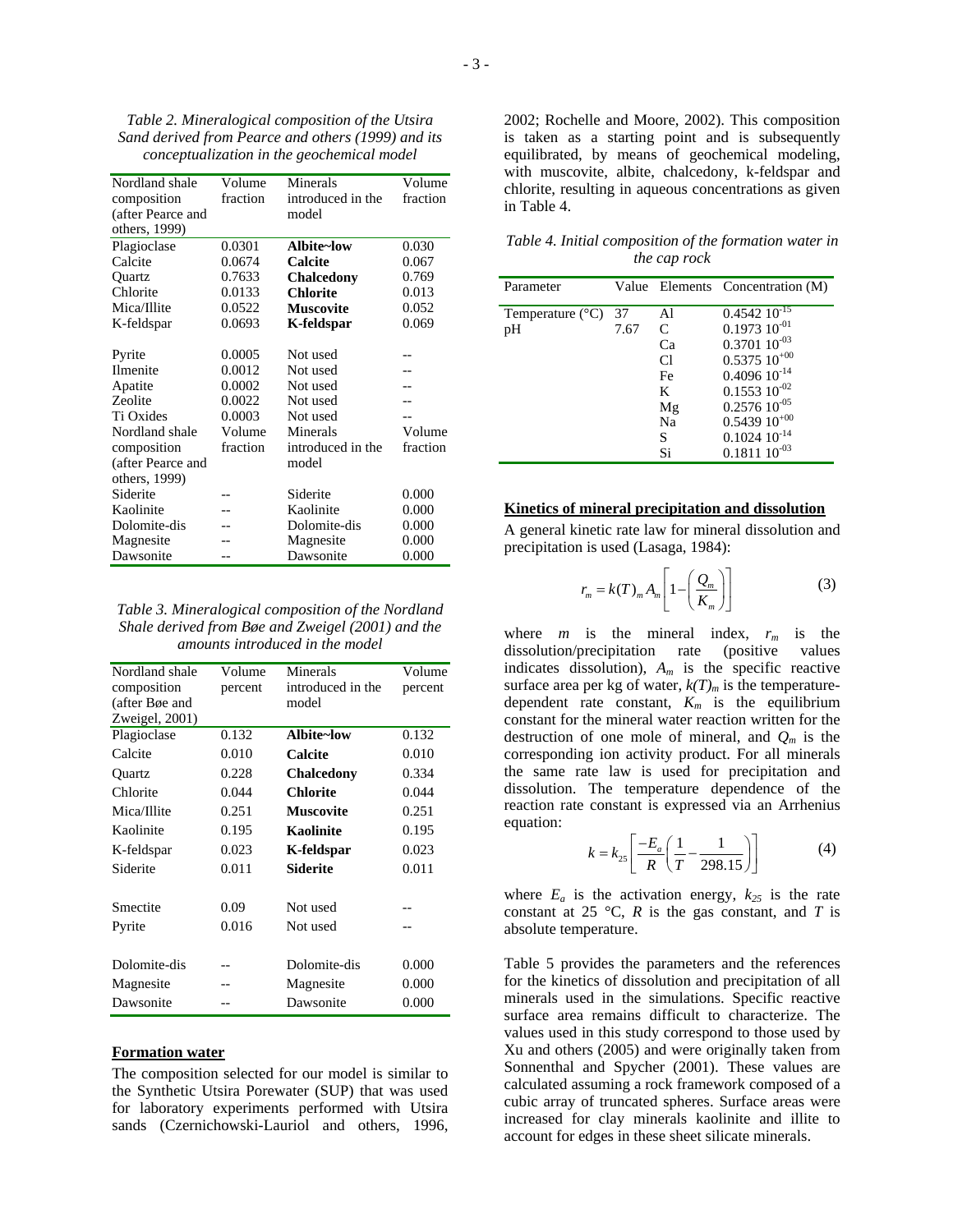*Table 5. List of kinetic rate parameters for minerals considered in the simulations*

| Mineral       | $k_{25}$               | Ea (KJ/mol) Surface |                          |
|---------------|------------------------|---------------------|--------------------------|
|               | (mol $m^{-2}s^{-1}$ )  |                     | area                     |
|               |                        |                     | $\text{cm}^2/\text{g}$ ) |
| Calcite       | Equilibrium            |                     |                          |
| Magnesite     | Equilibrium            |                     |                          |
| Dawsonite     | Equilibrium            | --                  | --                       |
| Siderite      | $1.2610^{-9}$          | 62.76               | 9.8                      |
| Albite        | $1.00 \times 10^{-12}$ | 67.83               | 9.8                      |
| Chalcedony    | $1.26 \times 10^{-14}$ | 87.50               | 9.8                      |
| Chlorite      | $2.51 \times 10^{-12}$ | 62.76               | 9.8                      |
| Kaolinite     | $1.00\ 10^{-13}$       | 62.76               | 151.6                    |
| <b>Illite</b> | $1.00\ 10^{-13}$       | 62.76               | 151.6                    |
| K-feldspar    | $1.00 10^{-12}$        | 57.78               | 9.8                      |
| Dolomite-dis  | $1.26~10^{-9}$         | 62.76               | 9.8                      |
|               |                        |                     |                          |

#### **SIMULATION RESULTS**

## **Short term simulation results (injection period, 25 years)**

Gas saturations and mass fractions of dissolved  $CO<sub>2</sub>$ (mass of  $CO<sub>2</sub>$  dissolved divided by mass of aqueous phase) are plotted in Figure 2 and at the end of the injection period (25 years). The gas bubble representing the supercritical  $CO<sub>2</sub>$  extends laterally about 300 m away from the injection point, consistent with the seismic observations. The presence of the four intra-shale aquifers gives rise to  $CO<sub>2</sub>$ accumulations at four different depths and slows the upward migration of  $CO<sub>2</sub>$ . The dissolution of gas in the brine produces a maximum dissolved  $CO<sub>2</sub>$  mass fraction of  $0.052$ .  $CO<sub>2</sub>$  dissolution slightly increases brine density and gives rise to a negative (downward) buoyancy force. At the end of the 25 year injection period, a slight downward migration of the brine enriched in  $CO<sub>2</sub>$  can be noted, especially near the top and between 120 m depth and the bottom of the formation.



*Figure 2. Gas saturations (SG) and mass fractions of dissolved CO2 in the liquid phase (XCO2L), after 25 years of injection.* 

Dissolution of  $CO<sub>2</sub>$  makes the brine more acidic. pH drops to a value of 5.13 inside the gas bubble, which results from buffering due to calcite dissolution (Figure 3).

The dissolution of calcite is less pronounced in the shales ( $\sim$ 5 moles per m<sup>3</sup> of rock) than in the sands (up to 20 moles). Calcite precipitates below each shale layer at the interface between the  $CO<sub>2</sub>$  saturated brine and the initial brine, due to mixing of different waters in these regions.



*Figure 3. pH and calcite dissolution (in mol/kg3 of medium) at the end of 25 year CO2 injection period. The negative sign corresponds to mineral dissolution.* 

Minor alumino-silicate alteration such as chlorite, albite and muscovite dissolution is also observed during the injection period (results not shown). Also, a small amount of reactions occurs in regions not affected by  $CO<sub>2</sub>$  injection. This corresponds to a slight deviation of initial speciation from equilibrium. Changes in porosity remain minor (less than 1%), indicating a weak overall chemical reactivity in the media.

### **Long term simulation results**

#### *Hydrodynamics*

Long-term simulations of gas bubble evolution and dissolved carbon dioxide are shown in Figure 4. After injection, the upward migration of the supercritical  $CO<sub>2</sub>$  occurs quickly, and most of the supercritical  $CO<sub>2</sub>$  accumulates just below the cap rock, except for the residual  $CO<sub>2</sub>$  that is trapped in sediments. The  $CO<sub>2</sub>$  plume extends to a maximum radius of 2,000 m around the injection point.  $CO<sub>2</sub>$  starts to dissolve in the brine, and the free gas is completely dissolved after  $6,000$  years. The brine with dissolved  $CO<sub>2</sub>$  tends to migrate downward as it has approximately 10 kg/m<sup>3</sup> larger density than brine without  $CO<sub>2</sub>$ . The brine containing dissolved  $CO<sub>2</sub>$  is carried downward and is replaced by brine with less  $CO<sub>2</sub>$ . After 10,000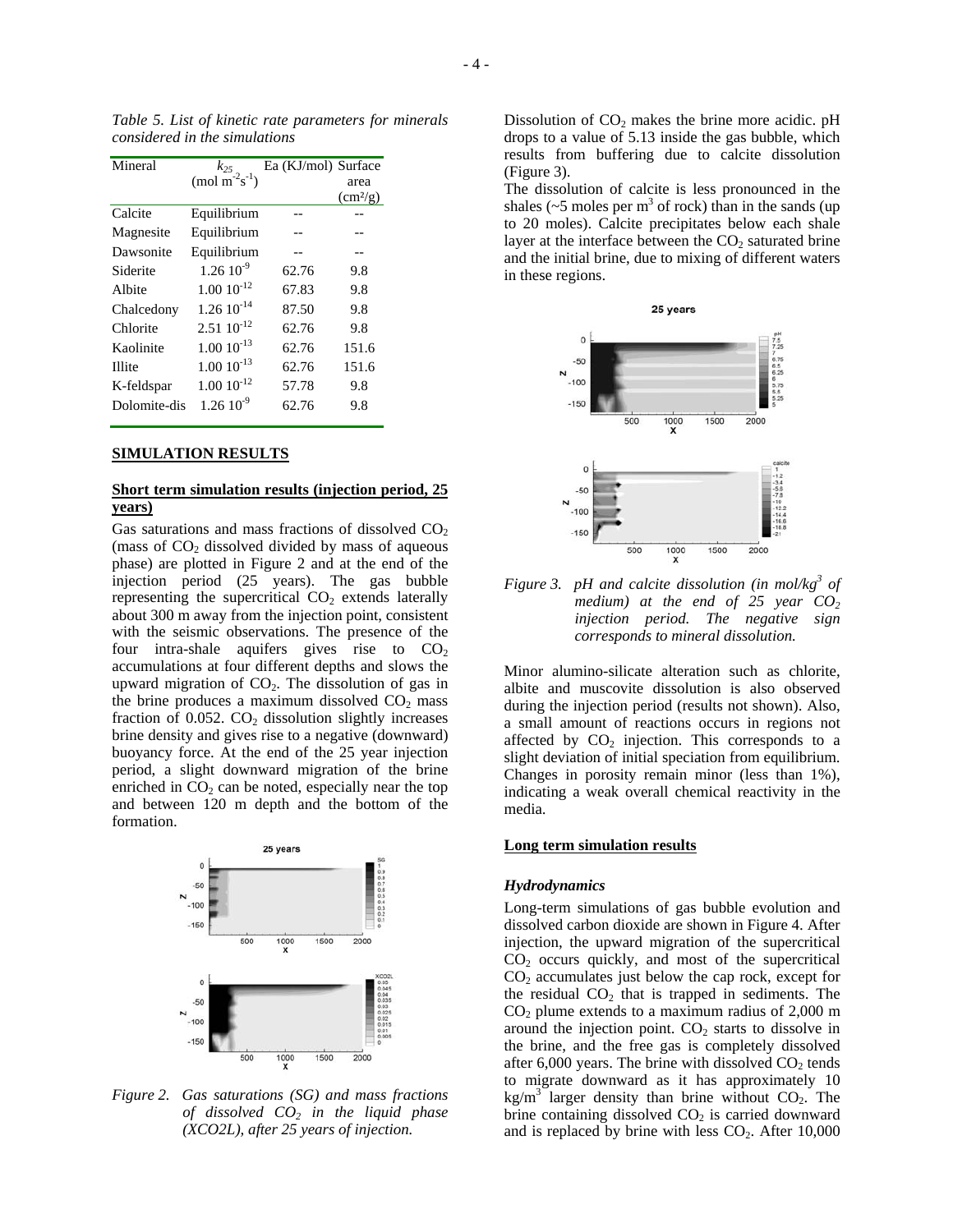

years, a large volume near the bottom of the formation contains brine with dissolved  $CO<sub>2</sub>$  out to a

radius of 4,000 m.

*Figure 4. Supercritical CO2 gas phase (SG) migration and mass fraction of the dissolved CO2 in the brine (XCO2L) simulated from 50 years after injection until 10,000 years.* 

### *Geochemical reactivity*

Figure 5 shows that dissolution of  $CO<sub>2</sub>$  increases the acidity of the brine, which is buffered by carbonate dissolution so that the pH stabilizes at a value of 5.13. This pH value prevails in the region of ascending flow of supercritical  $CO<sub>2</sub>$  (500 years), is subsequently established in a region just below the cap rock (between 500 and 1,000 years), and subsequently extends downward (5,000 years). After 10,000 years low pH values are encountered mainly at the base of the reservoir close to the injection point. One can notice also that in the shale layers initial pH values are rising faster than in the sand layers, which is reinforced by the fact that the initial pH in the shales is higher than in the sands. Due to the fact that the porosity in the shales is much lower, the amount of dissolved  $CO<sub>2</sub>$  in the pores is also lower, allowing it to be consumed much faster than in the sands, and causing pH to increase. This latter effect is crucial for interpreting the geochemical interactions, as will be seen below.



*Figure 5. pH evolution after 500, 1000, 5000 and 10000 years, following 25 years of injection of supercritical CO2.* 

Four main types of interactions can be identified.

### *Calcite dissolution and precipitation*

Calcite dissolution occurs mainly in the region above the injection point and at the top of the reservoir just below the cap rock, that is where  $CO<sub>2</sub>$  rich brine is present that triggers acid attack on the carbonates. Calcite precipitation occurs also at low pH in all the shales cross-cut by the main up-flow zone above the injection point, as well as in the top shale layer where brine with low pH is convecting downward. The precipitation of calcite in the shales is a consequence of sand-shale cross-flow and a slight pH difference between the shales and the sands (as indicated in the batch results in Audigane et al., 2006). Downward flow of brine mobilizes Ca through calcite dissolution in the sands, which leads to super-saturation with respect to calcite when this brine subsequently passes through a shale layer with a slightly higher pH. As a consequence the Ca concentration in the brine declines, providing for additional calcite dissolution when the brine enters the next sand layer below. The effect is most pronounced in the top shale (Figure 6), because the acidity of the brine diminishes overall as it migrates downward, reducing its ability to dissolve calcite in the sands.



*Figure 6. Calcite mineral evolution.*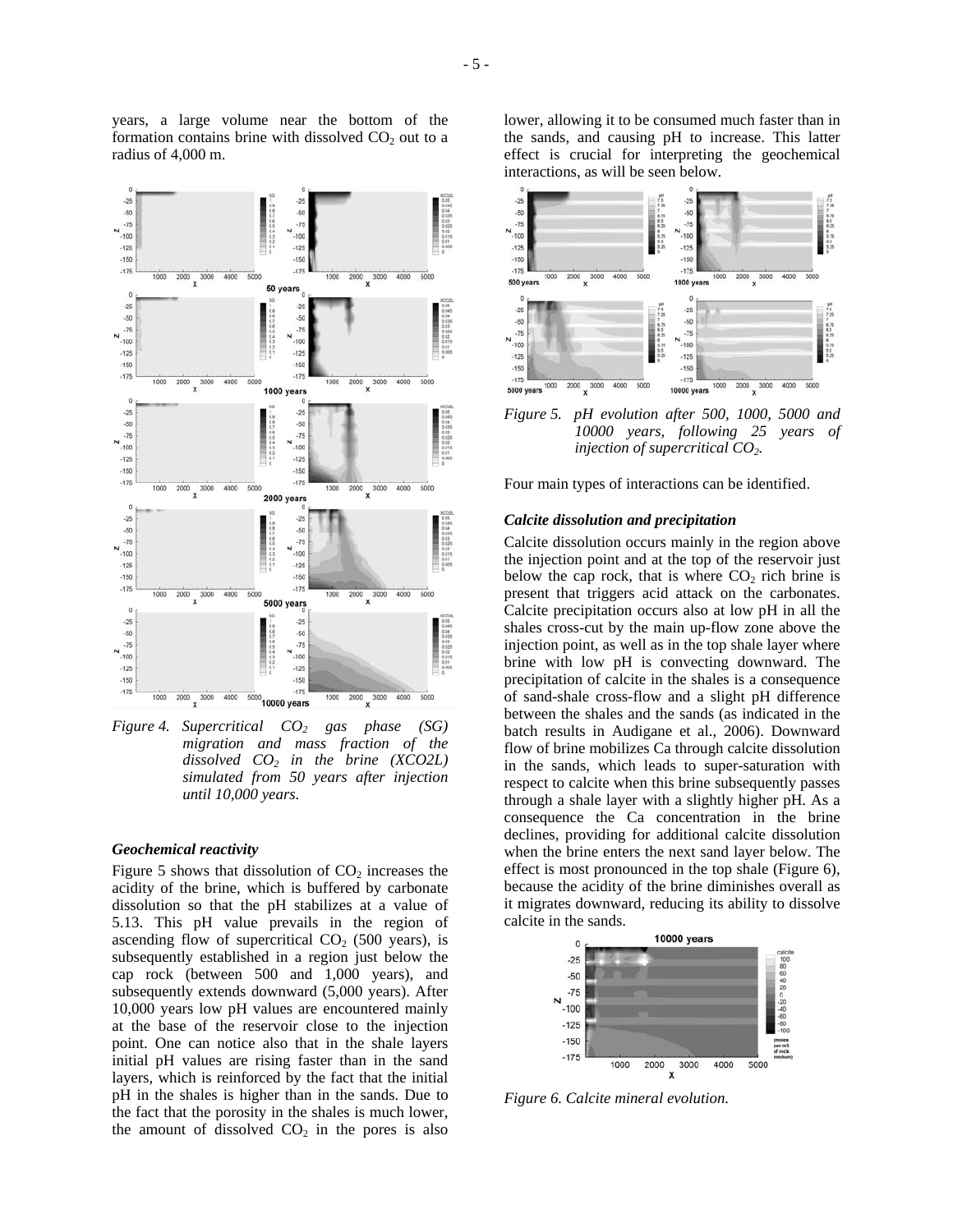Additional calcite precipitation occurs at a later stage near the base of the reservoir where pH slowly increases due to  $CO<sub>2</sub>$  consumption in other reactions (see below), thereby increasing the saturation index of calcite.

#### *Albite alteration*

The second  $CO<sub>2</sub>$  trapping reaction is the alteration of albite, leading to the formation of dawsonite and chalcedony:

 $NaAl<sub>3</sub>Si<sub>3</sub>O<sub>8</sub> + CO<sub>2</sub>+ H<sub>2</sub>O \rightarrow NaAlCO<sub>3</sub>(OH)<sub>2</sub> + 3 SiO<sub>2</sub>$ <br>albite dawsonite chalcedony chalcedony (a)

with some alteration in the sands (up to 10 moles per m<sup>3</sup> of rock medium), and stronger alteration in the shales (up to 80 moles per  $m<sup>3</sup>$  of rock medium, Figure 7).



*Figure 7. Albite mineral evolution.*

Alteration is most intense in the downward limbs of brine convection and in the shale layers. However the formation of chalcedony (Figure 8) and dawsonite (Figure 9), which are the reaction products of albite alteration, occurs mainly in the sands (up to 35 and 80 moles per  $m<sup>3</sup>$  of rock medium respectively).



*Figure 8. Chalcedony mineral evolution.*

No dawsonite precipitation occurs in the shales, and the precipitation of chalcedony there is linked to other reactions (see below). Due to the convective flow regime, dissolution and precipitation processes are separated in space.

Both  $SiO<sub>2</sub>$  and Na are mobilized through albite dissolution in the shales and are re-precipitated as dawsonite and chalcedony in the sands in regions where pH is low.



*Figure. 9. Dawsonite mineral evolution.* 

### *Chlorite alteration*

The alteration of chlorite consumes calcite and results in the trapping of  $CO<sub>2</sub>$ :

|          |                   | Fe <sub>2.5</sub> Mg <sub>2.5</sub> Al <sub>2</sub> Si <sub>3</sub> O <sub>10</sub> (OH) <sub>8</sub> + 2.5 CaCO <sub>3</sub> + 5 CO <sub>2</sub> $\rightarrow$ |                                                                                                                                                                         |  |
|----------|-------------------|-----------------------------------------------------------------------------------------------------------------------------------------------------------------|-------------------------------------------------------------------------------------------------------------------------------------------------------------------------|--|
| Chlorite |                   | calcite                                                                                                                                                         |                                                                                                                                                                         |  |
|          |                   |                                                                                                                                                                 | 2.5 FeCO <sub>3</sub> +2.5 MgCa(CO <sub>3</sub> ) <sub>2</sub> + Al <sub>2</sub> Si <sub>2</sub> O <sub>5</sub> (OH) <sub>4</sub> + SiO <sub>2</sub> +2H <sub>2</sub> O |  |
|          | siderite dolomite |                                                                                                                                                                 | kaolinite chalcedony (b)                                                                                                                                                |  |

Both Fe and Mg act as donor cations for the trapping of  $CO<sub>2</sub>$  in the form of siderite and dolomite. Kaolinite is also formed but provides no trapping capacity for CO2. Chlorite dissolution (Figure 10) occurs mainly in the shales in the low pH areas, where the main downward convection cross-cuts the shales.



*Figure. 10. Chlorite mineral evolution.*

Chlorite dissolution leads to the precipitation of kaolinite and siderite (reaction b), and a strong correlation exists with the precipitation patterns for these minerals (Figure 11 and Figure 12 respectively). In this case dissolution and precipitation are not spatially separated as had been the case for the albite alteration. However, the increased Mg from the dissolution of chlorite is mobilized away from the clay layers. As a consequence, no dolomite precipitation takes place, which is different from the batch model (Audigane et al., 2006). The chlorite dissolution pattern is strongly correlated with the calcite precipitation pattern. Indeed in shales where high Ca concentrations are present, chlorite dissolution is stimulated (reaction b). Also in the sands the saturation point for dolomite is not reached, and elevated Mg concentrations are maintained.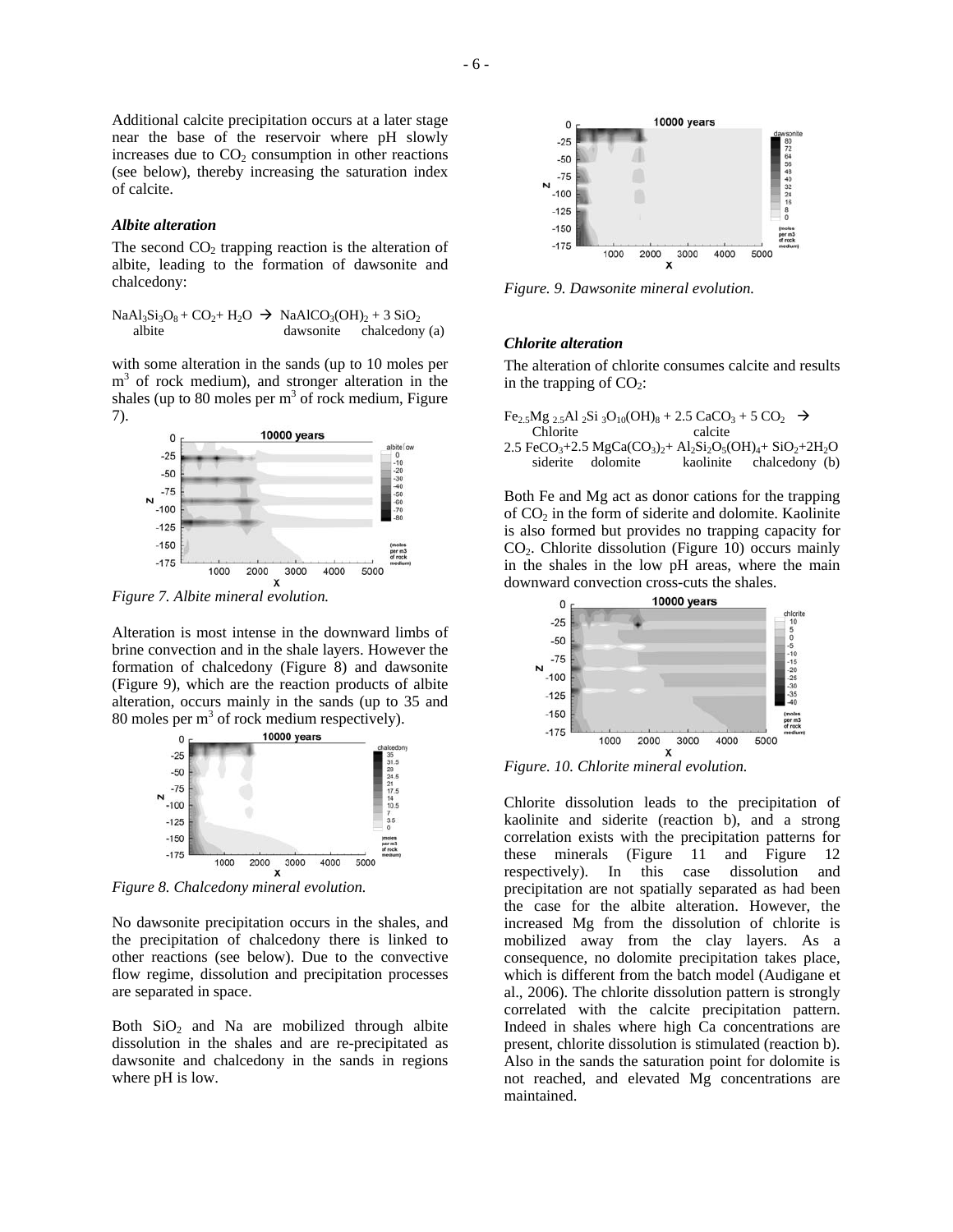

*Figure 11. Kaolinite mineral evolution.*



*Figure 12. Siderite mineral evolution.* 

The dissolution of chlorite is strongly dependent on the pH. When pH rises, the reaction can proceed in the reverse direction, leading to the precipitation of chlorite and the dissolution of siderite and kaolinite. This can be observed in some regions of the descending brine, with more intense re-precipitation in the intercalating clay layers (up to 10 moles per  $m<sup>3</sup>$ ) of rock medium). The re-precipitation is aided by elevated Mg concentration in the brine and does not occur in shales where high Ca concentrations are present due to calcite dissolution in the overlying sand layer.

### *Muscovite alteration*

The alteration of muscovite described by the reaction:

 $KAl_3Si_3O_{10}(OH)_2+2SiO_2+H_2O \rightarrow AlSi_3O_8+Al_2Si_2O_5(OH)_4$ <br>muscovite chalcedony k-feldspar kaolinite (c k-feldspar kaolinite (c)

is only indirectly linked to CO2 interactions, in that it does not consume CO2, but is favored by increased SiO2 concentrations in the brine that arise from albite or chlorite alteration. Muscovite dissolution occurs mainly in the shale layers and is strongly correlated with the albite dissolution pattern (Figures 10 and 13). Muscovite alteration leads to the precipitation of kaolinite which is confirmed by a strong correlation with the precipitation pattern (Figure 11).



*Figure 13. Muscovite mineral evolution.* 

Furthermore, muscovite alteration induces the precipitation of k-feldspar as was noted in the batch model for the shale (Audigane et al., 2006). Although k-feldspar precipitates in the shales (Figure 14), a large fraction of the K is mobilized and transported downward, leading to some k-feldspar precipitation in the adjacent sand layers.



*Figure 14. K-feldspar mineral evolution*

Some background chemical reactivity is noticeable as well, due to the initial disequilibrium between the brine composition and the formation water. This activity includes minor calcite and chlorite precipitation, and albite dissolution in the shales.

Audigane et al. (2006) performed a mass balance of the amount of carbon dioxide present as supercritical phase, dissolved in the brine and transformed in minerals during the simulations showing that mineral trapping plays only a minor role, although it increases slowly with time and therefore contributes to longterm stability of the storage process. At the end of the simulation (10,000 years), no gaseous  $CO<sub>2</sub>$  remains in the aquifer. Approximately  $5\%$  of the injected mass has been taken up by minerals, while the remaining 95 % has been dissolved in the brine.

### **CONCLUSIONS**

A 2D radially symmetric reactive chemical transport model for the Sleipner  $CO<sub>2</sub>$  injection project has been developed. A 25 year injection period was simulated followed by a 10,000 year storage period that allowed to describe the evolution of the three main trapping processes of carbon dioxide: structural, dissolution and mineral trapping. The system was modeled as consisting of alternating highly permeable sands, separated by semi-permeable shales with different mineralogy.

Our simulations indicate that the geochemical reactivity of the Utsira formation is rather low, so that mineral trapping makes only minor contributions to  $CO<sub>2</sub>$  storage. Solubility trapping is shown to be the dominant long-term storage mechanism and is essentially complete after 5000 years. Physical and chemical heterogeneity play important roles in the geochemical evolution and associated changes in porosity. Our results suggest that the Utsira sand is